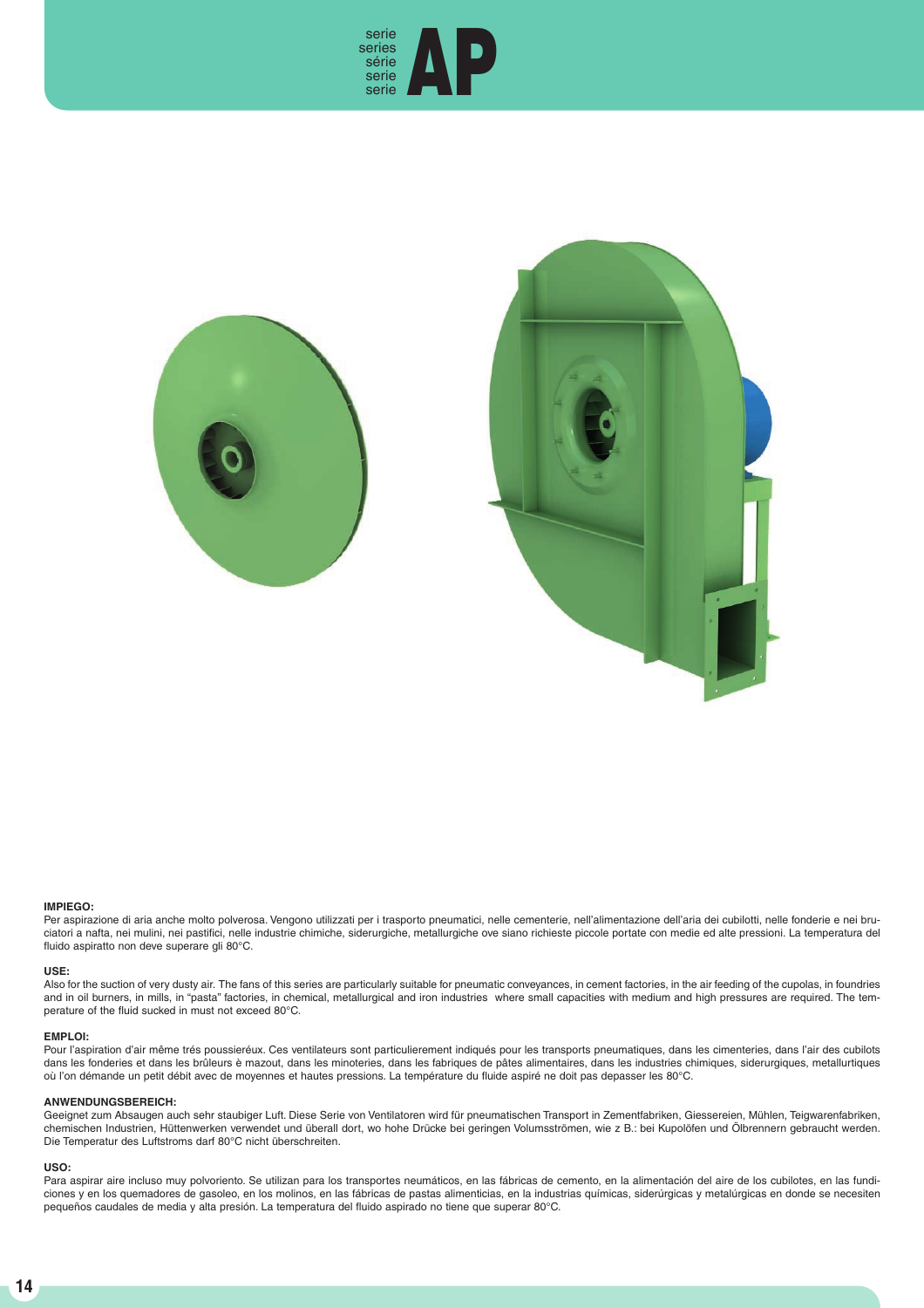

CURVE DI FUNZIONAMENTO<br>COURBES DE FONCTIONNEMENT<br>COURBES DE FONCTIONNEMENT<br>LEISTUNGSKURVEN<br>CURVAS DE FUNCIONAMIENTO LEISTUNGSKURVEN COURBES DE FONCTIONNEMENT CHARACTERISTIC CURVE CURVE DI FUNZIONAMENTO

 $pt - Pa$ 

serie series serie serie série **APPLIES DE FONCTIONNEMENT<br>COURRES DE FONCTIONNEMENT<br>LEISTUNGSKURYEN<br>CURYAS DE FUNCIONAMIENTO**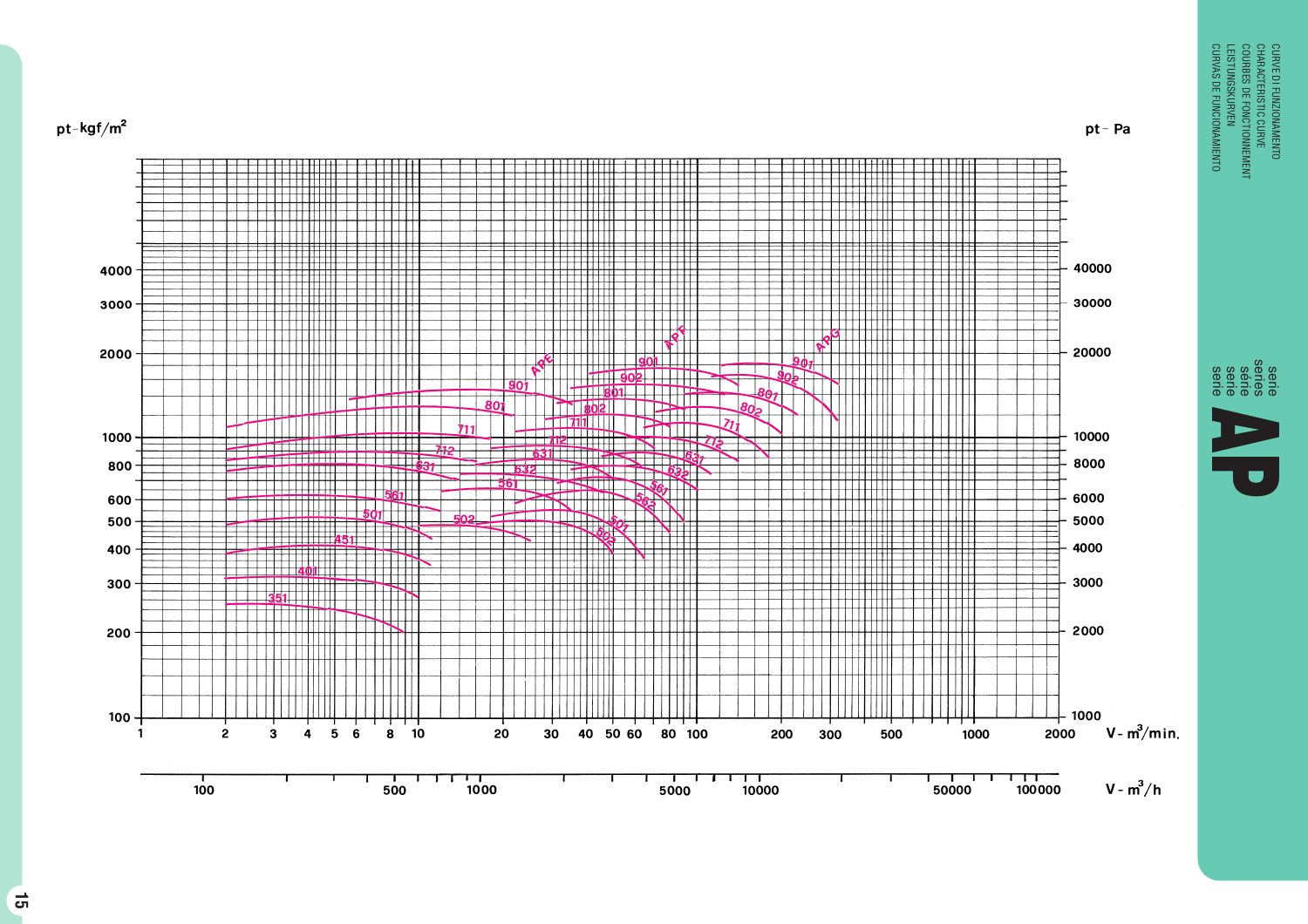| Tipo / Type / Typ / Tipo                |                          |                |                    |               |            |     |     |     |     |     |     |     |      |      | $V = m3/min$ |      |      |               |      |      |      |      |      |      |      |      |      |      |      |
|-----------------------------------------|--------------------------|----------------|--------------------|---------------|------------|-----|-----|-----|-----|-----|-----|-----|------|------|--------------|------|------|---------------|------|------|------|------|------|------|------|------|------|------|------|
| Ventilatore<br>Fan                      | Motore<br>Motor          |                |                    |               |            | 10  | 11  | 12  | 14  | 16  | 18  | 20  | 22   | 25   | 28           | 31   | 35   | 40            | 45   | 50   | 56   | 63   | 71   | 80   | 90   | 100  | 112  | 125  | 140  |
| Ventilateur<br>Ventilator<br>Ventilador | Moteur<br>Motor<br>Motor | *KW<br>ass.    | <b>KW</b><br>inst. | n.<br>$min-1$ | Lp<br>dB/A |     |     |     |     |     |     |     |      |      |              |      |      | $Pt = kgf/m2$ |      |      |      |      |      |      |      |      |      |      |      |
| APF 502/A                               | 90 L <sub>2</sub>        | $\overline{2}$ | 2,2                | 2850          | 75         | 485 | 485 | 485 | 480 | 475 | 470 |     |      |      |              |      |      |               |      |      |      |      |      |      |      |      |      |      |      |
| APF 502/B                               | 100 LA2                  | 2,8            | 3                  | 2880          | 76         | 485 | 485 | 485 | 480 | 475 | 470 | 460 | 455  | 430  |              |      |      |               |      |      |      |      |      |      |      |      |      |      |      |
| APF 561/A                               | 112 M <sub>2</sub>       | 3,7            | $\overline{4}$     | 2900          | 79         |     |     | 640 | 645 | 655 | 655 | 655 | 650  | 640  |              |      |      |               |      |      |      |      |      |      |      |      |      |      |      |
| APF 561/B                               | 132 SA2                  | 5,2            | 5,5                | 2900          | 81         |     |     | 640 | 645 | 655 | 655 | 655 | 650  | 640  | 620          | 600  | 570  |               |      |      |      |      |      |      |      |      |      |      |      |
| APF 632/A                               | 132 SA2                  | 5,2            | 5,5                | 2900          | 82         |     |     |     | 730 | 735 | 735 | 735 | 730  | 725  | 720          |      |      |               |      |      |      |      |      |      |      |      |      |      |      |
| APF 632/B                               | 132 SB2                  | $\overline{7}$ | 7,5                | 2900          | 82         |     |     |     | 730 | 735 | 735 | 735 | 730  | 725  | 720          | 710  | 690  | 670           | 650  |      |      |      |      |      |      |      |      |      |      |
| APF 631/A                               | 132 SB2                  | $\overline{7}$ | 7,5                | 2900          | 84         |     |     |     |     | 800 | 810 | 820 | 830  | 835  | 835          | 835  | 830  |               |      |      |      |      |      |      |      |      |      |      |      |
| APF 631/B                               | 132 MB2                  | 8,5            | 9                  | 2900          | 84         |     |     |     |     | 800 | 810 | 820 | 830  | 835  | 835          | 835  | 830  | 800           | 760  | 720  |      |      |      |      |      |      |      |      |      |
| <b>APF 712/A</b>                        | 132 SB2                  | $\overline{7}$ | 7,5                | 2900          | 85         |     |     |     |     |     | 915 | 925 | 935  | 935  | 935          |      |      |               |      |      |      |      |      |      |      |      |      |      |      |
| <b>APF 712/B</b>                        | 132 MB2                  | 8,5            | 9                  | 2900          | 85         |     |     |     |     |     | 915 | 925 | 935  | 935  | 935          | 935  | 925  |               |      |      |      |      |      |      |      |      |      |      |      |
| <b>APF 712/C</b>                        | 160 MR2                  | 10             | 11                 | 2900          | 85         |     |     |     |     |     | 915 | 925 | 935  | 935  | 935          | 935  | 925  | 925           | 905  |      |      |      |      |      |      |      |      |      |      |
| <b>APF 712/D</b>                        | 160 M2                   | 14             | 15                 | 2900          | 86         |     |     |     |     |     | 915 | 925 | 935  | 935  | 935          | 935  | 925  | 925           | 905  | 885  | 855  | 800  |      |      |      |      |      |      |      |
| <b>APF 711/A</b>                        | 160 MR2                  | 10             | 11                 | 2900          | 86         |     |     |     |     |     |     |     | 1060 | 1065 | 1070         | 1080 | 1080 | 1080          |      |      |      |      |      |      |      |      |      |      |      |
| <b>APF 711/B</b>                        | 160 M2                   | 14             | 15                 | 2900          | 86         |     |     |     |     |     |     |     | 1060 | 1065 | 1070         | 1080 | 1080 | 1080          | 1080 | 1050 | 1030 |      |      |      |      |      |      |      |      |
| <b>APF 711/C</b>                        | 160 L <sub>2</sub>       | 18             | 18,5               | 2950          | 86         |     |     |     |     |     |     |     | 1060 | 1065 | 1070         | 1080 | 1080 | 1080          | 1080 | 1050 | 1030 | 990  | 925  |      |      |      |      |      |      |
| APF 802/A                               | 160 M2                   | 14             | 15                 | 2950          | 86         |     |     |     |     |     |     |     |      |      | 1180         | 1190 | 1210 | 1225          | 1215 |      |      |      |      |      |      |      |      |      |      |
| APF 802/B                               | 160 L <sub>2</sub>       | 18             | 18,5               | 2950          | 86         |     |     |     |     |     |     |     |      |      | 1180         | 1190 | 1210 | 1225          | 1215 | 1200 | 1190 | 1160 |      |      |      |      |      |      |      |
| APF 802/C                               | 180 M2                   | 21             | 22                 | 2950          | 87         |     |     |     |     |     |     |     |      |      | 1180         | 1190 | 1210 | 1225          | 1215 | 1200 | 1190 | 1160 | 1140 | 1120 |      |      |      |      |      |
| APF 801/A                               | 160 M2                   | 14             | 15                 | 2950          | 87         |     |     |     |     |     |     |     |      |      |              | 1330 | 1340 | 1360          |      |      |      |      |      |      |      |      |      |      |      |
| APF 801/B                               | 160 L <sub>2</sub>       | 18             | 18,5               | 2950          | 87         |     |     |     |     |     |     |     |      |      |              | 1330 | 1340 | 1360          | 1380 | 1390 |      |      |      |      |      |      |      |      |      |
| APF 801/C                               | 180 M2                   | 21             | 22                 | 2950          | 88         |     |     |     |     |     |     |     |      |      |              | 1330 | 1340 | 1360          | 1380 | 1390 | 1390 | 1380 |      |      |      |      |      |      |      |
| APF 801/D                               | 200 LR2                  | 28             | 30                 | 2950          | 88         |     |     |     |     |     |     |     |      |      |              | 1330 | 1340 | 1360          | 1380 | 1390 | 1390 | 1380 | 1360 | 1330 | 1270 |      |      |      |      |
| APF 902/A                               | 180 M2                   | 21             | 22                 | 2950          | 89         |     |     |     |     |     |     |     |      |      |              |      | 1490 | 1500          | 1520 | 1540 |      |      |      |      |      |      |      |      |      |
| APF 902/B                               | 200 LR2                  | 28             | 30                 | 2950          | 90         |     |     |     |     |     |     |     |      |      |              |      | 1490 | 1500          | 1520 | 1540 | 1550 | 1550 | 1540 |      |      |      |      |      |      |
| APF 902/C                               | 200 L <sub>2</sub>       | 35             | 37                 | 2950          | 90         |     |     |     |     |     |     |     |      |      |              |      | 1490 | 1500          | 1520 | 1540 | 1550 | 1550 | 1540 | 1540 | 1530 | 1490 |      |      |      |
| APF 902/D                               | 225 M2                   | 42             | 45                 | 2950          | 91         |     |     |     |     |     |     |     |      |      |              |      | 1490 | 1500          | 1520 | 1540 | 1550 | 1550 | 1540 | 1540 | 1530 | 1490 | 1450 | 1410 |      |
| APF 901/A                               | 200 LR2                  | 28             | 30                 | 2950          | 91         |     |     |     |     |     |     |     |      |      |              |      |      | 1690          | 1730 | 1745 | 1750 |      |      |      |      |      |      |      |      |
| APF 901/B                               | 200 L <sub>2</sub>       | 35             | 37                 | 2950          | 91         |     |     |     |     |     |     |     |      |      |              |      |      | 1690          | 1730 | 1745 | 1750 | 1760 | 1760 | 1750 |      |      |      |      |      |
| APF 901/C                               | 225 M2                   | 42             | 45                 | 2950          | 91         |     |     |     |     |     |     |     |      |      |              |      |      | 1690          | 1730 | 1745 | 1750 | 1760 | 1760 | 1750 | 1750 | 1750 |      |      |      |
| APF 901/D                               | 250 M2                   | 53             | 55                 | 2950          | 92         |     |     |     |     |     |     |     |      |      |              |      |      | 1690          | 1730 | 1745 | 1750 | 1760 | 1760 | 1750 | 1750 | 1750 | 1710 | 1650 | 1570 |

CARACTERÍSTICAS EN EL EMPUJE EIGENSCHAFTEN DRUCKSEITIG CARACTÉRISTIQUES (TRAVAIL EN SOUFFLAGE)



Pa (Pascal) =  $kgf/m^2 \times 9,807$ 

\* KW assorbiti ventilatore alla massima portata

KW absorbed by fan at maximum capacity KW absorbès per le ventilateurs au debit maximum

Aufgenommene KW vom Ventilator bei der Höchsten Fördermenge KW absorbidos ventilador al caudal máximo

Tolerancia de la intensidad acústica  $\pm$  3 dB

Tolleranza sulla portata  $\pm$  5 %

**17**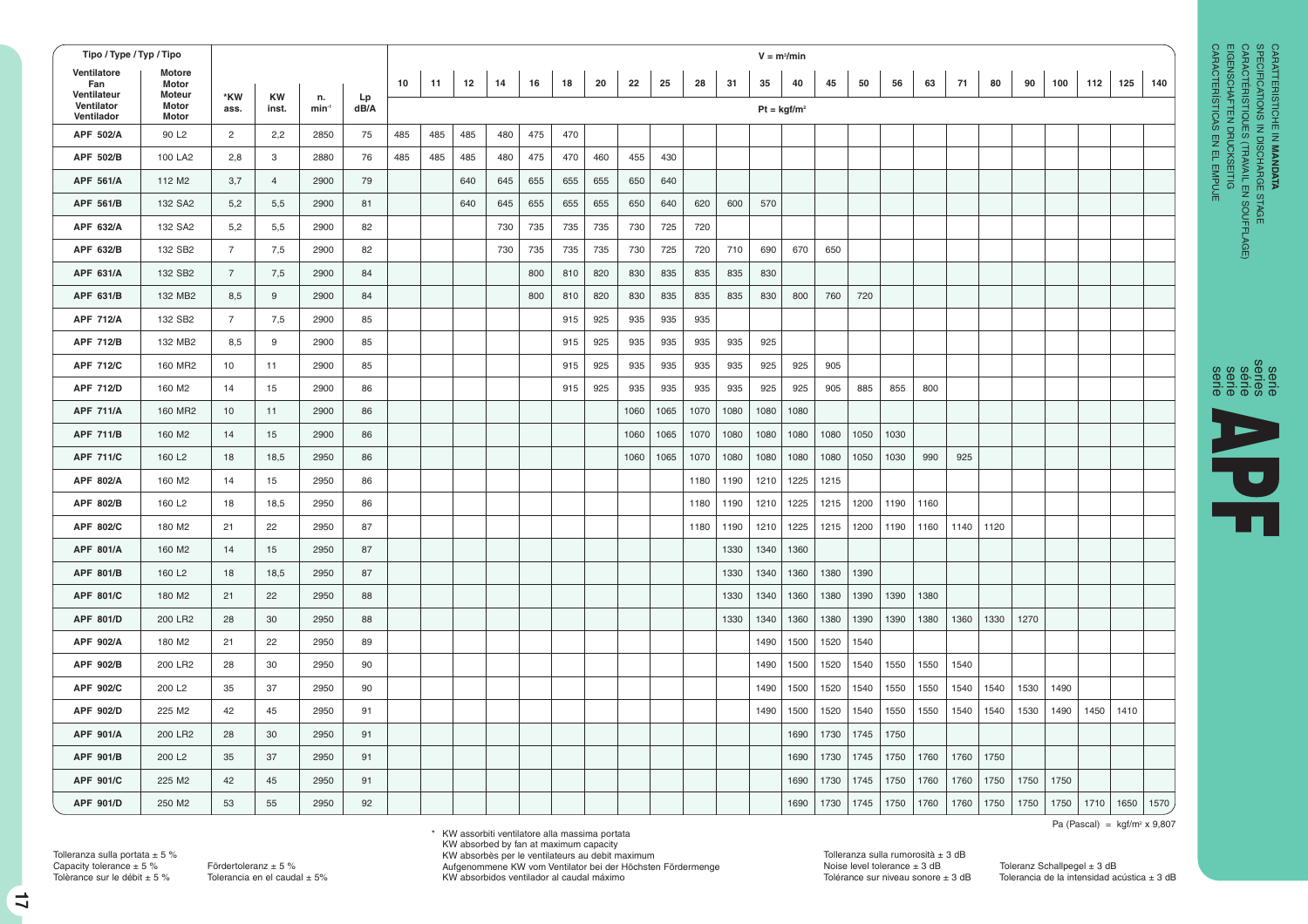| ۰,<br>v.<br>۰. |
|----------------|

| Tipo / Type / Typ / Tipo                                             |                                                                |                 |                    |               |            |     |     |     |     |     |     |     |     |     |      |      | $V = m3/min$  |      |      |      |      |      |      |      |      |      |      |      |      |
|----------------------------------------------------------------------|----------------------------------------------------------------|-----------------|--------------------|---------------|------------|-----|-----|-----|-----|-----|-----|-----|-----|-----|------|------|---------------|------|------|------|------|------|------|------|------|------|------|------|------|
| <b>Ventilatore</b><br>Fan<br><b>Ventilateur</b><br><b>Ventilator</b> | <b>Motore</b><br><b>Motor</b><br><b>Moteur</b><br><b>Motor</b> | *KW<br>ass.     | <b>KW</b><br>inst. | n.<br>$min-1$ | Lp<br>dB/A | 10  | 11  | 12  | 14  | 16  | 18  | 20  | 22  | 25  | 28   | 31   | 35            | 40   | 45   | 50   | 56   | 63   | 71   | 80   | 90   | 100  | 112  | 125  | 140  |
| <b>Ventilador</b>                                                    | <b>Motor</b>                                                   |                 |                    |               |            |     |     |     |     |     |     |     |     |     |      |      | $Pt = kgf/m2$ |      |      |      |      |      |      |      |      |      |      |      |      |
| <b>APF 502/A</b>                                                     | 90 L <sub>2</sub>                                              | $\overline{2}$  | 2,2                | 2850          | 77         | 470 | 470 | 470 | 465 | 460 | 455 |     |     |     |      |      |               |      |      |      |      |      |      |      |      |      |      |      |      |
| APF 502/B                                                            | <b>100 LA2</b>                                                 | 2,8             | $\mathbf{3}$       | 2880          | 78         | 470 | 470 | 470 | 465 | 460 | 455 | 445 | 435 | 410 |      |      |               |      |      |      |      |      |      |      |      |      |      |      |      |
| <b>APF 561/A</b>                                                     | 112 M <sub>2</sub>                                             | 3,7             | $\overline{4}$     | 2900          | 81         |     |     | 605 | 615 | 625 | 625 | 625 | 620 | 605 |      |      |               |      |      |      |      |      |      |      |      |      |      |      |      |
| <b>APF 561/B</b>                                                     | 132 SA2                                                        | 5,2             | 5,5                | 2900          | 83         |     |     | 605 | 615 | 625 | 625 | 625 | 620 | 605 | 585  | 565  | 540           |      |      |      |      |      |      |      |      |      |      |      |      |
| APF 632/A                                                            | 132 SA2                                                        | 5,2             | 5,5                | 2900          | 84         |     |     |     | 680 | 685 | 690 | 690 | 680 | 675 | 670  |      |               |      |      |      |      |      |      |      |      |      |      |      |      |
| APF 632/B                                                            | 132 SB2                                                        | $\overline{7}$  | 7,5                | 2900          | 85         |     |     |     | 680 | 685 | 690 | 690 | 680 | 675 | 670  | 660  | 640           | 620  | 600  |      |      |      |      |      |      |      |      |      |      |
| APF 631/A                                                            | 132 SB2                                                        | $\overline{7}$  | 7,5                | 2900          | 86         |     |     |     |     | 750 | 760 | 770 | 775 | 780 | 780  | 780  | 770           |      |      |      |      |      |      |      |      |      |      |      |      |
| APF 631/B                                                            | 132 MB2                                                        | 8,5             | 9                  | 2900          | 86         |     |     |     |     | 750 | 760 | 770 | 775 | 780 | 780  | 780  | 770           | 750  | 710  | 675  |      |      |      |      |      |      |      |      |      |
| <b>APF 712/A</b>                                                     | 132 SB2                                                        | 7,              | 7,5                | 2900          | 86         |     |     |     |     |     | 840 | 850 | 860 | 860 | 860  |      |               |      |      |      |      |      |      |      |      |      |      |      |      |
| <b>APF 712/B</b>                                                     | 132 MB2                                                        | 8,5             | 9                  | 2900          | 87         |     |     |     |     |     | 840 | 850 | 860 | 860 | 860  | 860  | 850           |      |      |      |      |      |      |      |      |      |      |      |      |
| <b>APF 712/C</b>                                                     | <b>160 MR2</b>                                                 | 10              | 11                 | 2900          | 87         |     |     |     |     |     | 840 | 850 | 860 | 860 | 860  | 860  | 850           | 850  | 830  |      |      |      |      |      |      |      |      |      |      |
| <b>APF 712/D</b>                                                     | 160 M <sub>2</sub>                                             | 14              | 15                 | 2900          | 87         |     |     |     |     |     | 840 | 850 | 860 | 860 | 860  | 860  | 850           | 850  | 830  | 810  | 780  | 730  |      |      |      |      |      |      |      |
| <b>APF 711/A</b>                                                     | <b>160 MR2</b>                                                 | 10 <sup>°</sup> | 11                 | 2900          | 88         |     |     |     |     |     |     |     | 965 | 970 | 975  | 980  | 980           | 980  |      |      |      |      |      |      |      |      |      |      |      |
| <b>APF 711/B</b>                                                     | 160 M <sub>2</sub>                                             | 14              | 15                 | 2900          | 88         |     |     |     |     |     |     |     | 965 | 970 | 975  | 980  | 980           | 980  | 980  | 955  | 930  |      |      |      |      |      |      |      |      |
| <b>APF 711/C</b>                                                     | 160 L <sub>2</sub>                                             | 18              | 18,5               | 2950          | 88         |     |     |     |     |     |     |     | 965 | 970 | 975  | 980  | 980           | 980  | 980  | 955  | 930  | 900  | 850  |      |      |      |      |      |      |
| APF 802/A                                                            | 160 M <sub>2</sub>                                             | 14              | 15                 | 2950          | 88         |     |     |     |     |     |     |     |     |     | 1060 | 1070 | 1090          | 1105 | 1090 |      |      |      |      |      |      |      |      |      |      |
| <b>APF 802/B</b>                                                     | 160 L <sub>2</sub>                                             | 18              | 18,5               | 2950          | 88         |     |     |     |     |     |     |     |     |     | 1060 | 1070 | 1090          | 1105 | 1090 | 1080 | 1070 | 1040 |      |      |      |      |      |      |      |
| <b>APF 802/C</b>                                                     | 180 M <sub>2</sub>                                             | 21              | 22                 | 2950          | 89         |     |     |     |     |     |     |     |     |     | 1060 | 1070 | 1090          | 1105 | 1090 | 1080 | 1070 | 1040 | 1020 | 1000 |      |      |      |      |      |
| <b>APF 801/A</b>                                                     | 160 M <sub>2</sub>                                             | 14              | 15                 | 2950          | 88         |     |     |     |     |     |     |     |     |     |      | 1210 | 1230          | 1240 |      |      |      |      |      |      |      |      |      |      |      |
| APF 801/B                                                            | 160 L <sub>2</sub>                                             | 18              | 18,5               | 2950          | 88         |     |     |     |     |     |     |     |     |     |      | 1210 | 1230          | 1240 | 1250 | 1245 |      |      |      |      |      |      |      |      |      |
| <b>APF 801/C</b>                                                     | 180 M <sub>2</sub>                                             | 21              | 22                 | 2950          | 89         |     |     |     |     |     |     |     |     |     |      | 1210 | 1230          | 1240 | 1250 | 1245 | 1240 | 1230 |      |      |      |      |      |      |      |
| <b>APF 801/D</b>                                                     | 200 LR2                                                        | 28              | 30                 | 2950          | 90         |     |     |     |     |     |     |     |     |     |      | 1210 | 1230          | 1240 | 1250 | 1245 | 1240 | 1230 | 1210 | 1180 | 1120 |      |      |      |      |
| <b>APF 902/A</b>                                                     | 180 M <sub>2</sub>                                             | 21              | 22                 | 2950          | 91         |     |     |     |     |     |     |     |     |     |      |      | 1300          | 1310 | 1330 | 1350 |      |      |      |      |      |      |      |      |      |
| <b>APF 902/B</b>                                                     | <b>200 LR2</b>                                                 | 28              | 30                 | 2950          | 92         |     |     |     |     |     |     |     |     |     |      |      | 1300          | 1310 | 1330 | 1350 | 1360 | 1360 | 1350 |      |      |      |      |      |      |
| <b>APF 902/C</b>                                                     | 200 L <sub>2</sub>                                             | 35              | 37                 | 2950          | 92         |     |     |     |     |     |     |     |     |     |      |      | 1300          | 1310 | 1330 | 1350 | 1360 | 1360 | 1350 | 1350 | 1340 | 1300 |      |      |      |
| APF 902/D                                                            | 225 M2                                                         | 42              | 45                 | 2950          | 93         |     |     |     |     |     |     |     |     |     |      |      | 1300          | 1310 | 1330 | 1350 | 1360 | 1360 | 1350 | 1350 | 1340 | 1300 | 1260 | 1220 |      |
| <b>APF 901/A</b>                                                     | <b>200 LR2</b>                                                 | 28              | 30                 | 2950          | 93         |     |     |     |     |     |     |     |     |     |      |      |               | 1500 | 1510 | 1525 | 1540 |      |      |      |      |      |      |      |      |
| <b>APF 901/B</b>                                                     | 200 L <sub>2</sub>                                             | 35              | 37                 | 2950          | 93         |     |     |     |     |     |     |     |     |     |      |      |               | 1500 | 1510 | 1525 | 1540 | 1540 | 1540 | 1530 |      |      |      |      |      |
| <b>APF 901/C</b>                                                     | 225 M <sub>2</sub>                                             | 42              | 45                 | 2950          | 93         |     |     |     |     |     |     |     |     |     |      |      |               | 1500 | 1510 | 1525 | 1540 | 1540 | 1540 | 1530 | 1525 | 1520 |      |      |      |
| <b>APF 901/D</b>                                                     | 250 M2                                                         | 53              | 55                 | 2950          | 94         |     |     |     |     |     |     |     |     |     |      |      |               | 1500 | 1510 | 1525 | 1540 | 1540 | 1540 | 1530 | 1525 | 1520 | 1510 | 1410 | 1330 |



CARATTERISTICHE IN **ASPIRAZIONE**<br>SPECIFICATIONS IN SUCTION STAGE<br>CARACTÉRISTIQUES (TRAVAIL EN ASPIRATION)<br>EIGENSCHAFTEN SAUGSETIG<br>CARACTERISTICAS EN ASPIRACIÓN<br>CARACTERISTICAS EN ASPIRACIÓN CARACTÉRISTIQUES (TRAVAIL EN ASPIRATION) SPECIFICATIONS IN SUCTION STAGE CARATTERISTICHE IN CARACTERÍSTICAS EN ASPIRACIÓN EIGENSCHAFTEN SAUGSEITIG **ASPIRAZIONE**

Tolleranza sulla portata ± 5 %<br>Capacity tolerance ± 5 % Fördertoleranz ± 5 %<br>Tolerance sur le débit ± 5 % Tolerancia en el caudal ± 5%

\* KW assorbiti ventilatore alla massima portata KW absorbed by fan at maximum capacity

KW absorbès per le ventilateurs au debit maximum Aufgenommene KW vom Ventilator bei der Höchsten Fördermenge KW absorbidos ventilador al caudal máximo

Tolleranza sulla rumorosità ± 3 dB

Noise level tolerance ± 3 dB Toleranz Schallpegel ± 3 dB Tolérance sur niveau sonore ± 3 dB Tolerancia de la intensidad acústica ± 3 dB

Pa (Pascal) =  $kgf/m^2 \times 9,807$